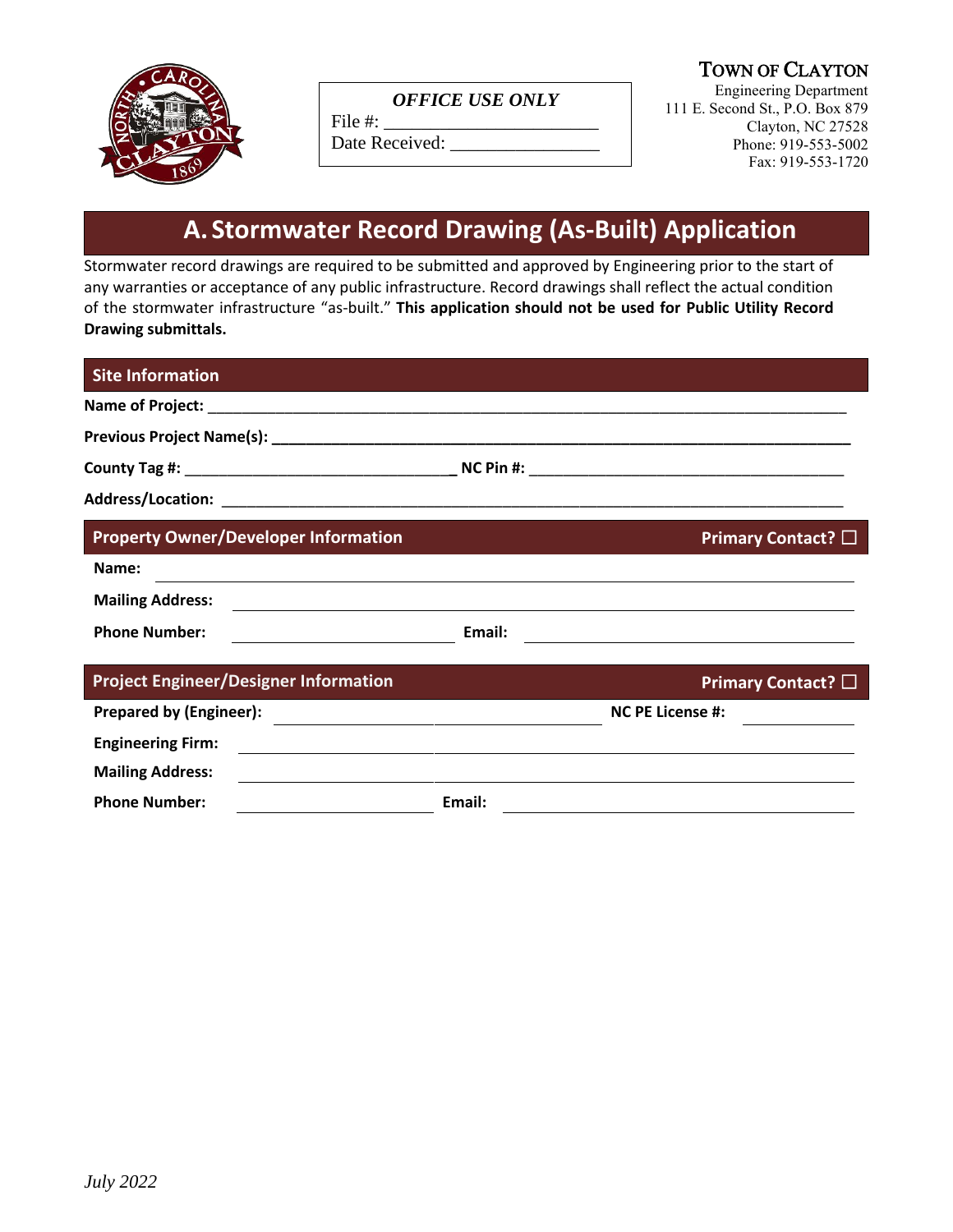# **B. Certification of Stormwater Plan As-Built**

Per 158.027(C) of the Town's Code of Ordinances, before a Certificate of Occupancy is granted, the following must be completed and submitted to the Stormwater Administrator:

### **APPLICANT CERTIFICATION STATEMENT:**

| As the applicant for                                                                                        | that the project has been completed in accordance with the approved Stormwater Management Plan. |                            |          |  |
|-------------------------------------------------------------------------------------------------------------|-------------------------------------------------------------------------------------------------|----------------------------|----------|--|
| Type or print name                                                                                          |                                                                                                 | Title or Authority<br>Date |          |  |
| Signature                                                                                                   |                                                                                                 |                            |          |  |
|                                                                                                             |                                                                                                 |                            | appeared |  |
| personally before me this day and being duly sworn acknowledged that the above form was executed by<br>him. |                                                                                                 |                            |          |  |
| Witness my hand and notarial seal, this _______ day of ________________________, 20                         |                                                                                                 |                            |          |  |
| Seal                                                                                                        | Notary                                                                                          |                            |          |  |
| My commission expires <b>My commission</b> expires                                                          |                                                                                                 |                            |          |  |

### **DESIGN CERTIFICATION STATEMENT:**

As the designer of the stormwater management measures and plans for \_\_\_\_\_\_\_\_\_\_\_\_\_\_\_\_\_\_\_\_\_\_\_\_\_\_\_\_\_(Project Name) Development, I certify that the as-built stormwater measures, controls, and devices are in compliance with the approved stormwater management plans and designs and with the requirements of The Town's Stormwater Management Ordinance.

| Signature:                      | Date: |  |
|---------------------------------|-------|--|
| Affix seal in box to the right. |       |  |
|                                 |       |  |
|                                 |       |  |
|                                 |       |  |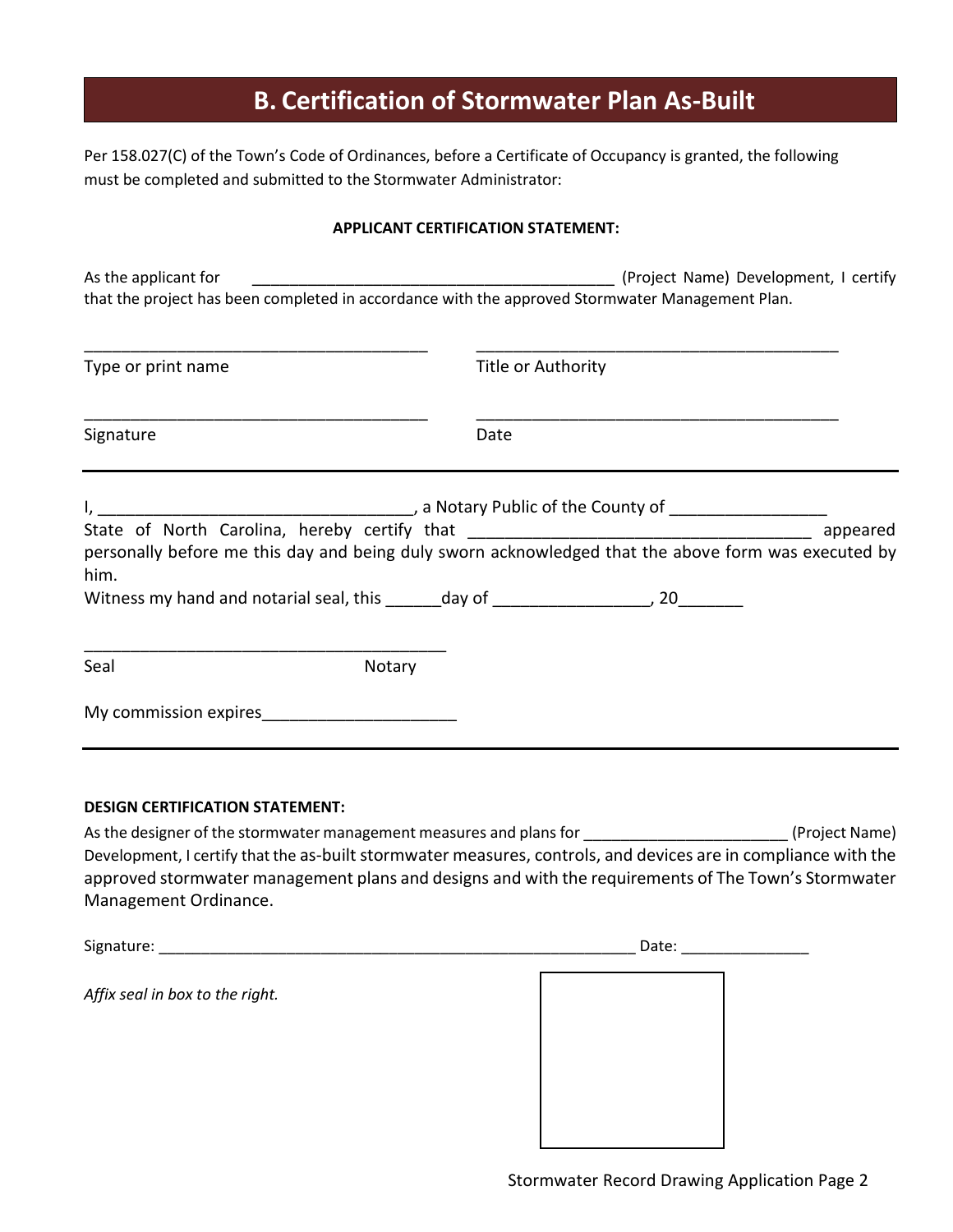## **C. Stormwater Record Drawing Review Instructions and Process**

Applicants may submit Stormwater Record Drawing Applications and fees to the Engineering Department on a rolling basis (accepted daily). For more information on submittals, instructions, or processes, please contact the Planning and Engineering Development Services Coordinator at 919.359.9390 or at [planning](mailto:planning-engineeringsubmittals@townofclaytonnc.org)[engineeringsubmittals@townofclaytonnc.org.](mailto:planning-engineeringsubmittals@townofclaytonnc.org)

Submittals can be delivered in person, mailed, and/or electronically using the following addresses:

**In-Person and UPS/FedEx Delivery: USPS Mailed Delivery: Town of Clayton, Engineering Department Town of Clayton, Engineering Department Attn: Development Services Coordinator Attn: Development Services Coordinator 111 E. Second Street PO Box 879 Clayton, NC 27520 Clayton, NC 27528**

Electronic Submission\*: [planning-engineeringsubmittals@townofclaytonnc.org](mailto:planning-engineeringsubmittals@townofclaytonnc.org) *\*Electronic submissions are still required to provide one (1) hardcopy submission; see Section E for more information.*

#### **Stormwater Record Drawing Review Timeline:**

- Applicant completes submittal to the Town: Staff performs completeness review and notification provided to applicant within two (2) business days.
- Initial and subsequent reviews: Review completed by staff ten (10) days immediately following notification of acceptance.
- Initial and subsequent review comments: Staff provides applicant with review comments within three (3) business days of review completion. Review comments are valid for 90 days.
- Approval: Upon addressing all staff comments, staff provides stormwater record drawing approval letter within three (3) business days of review completion.

## **D.Review Fee Calculation**

The Applicant is responsible for calculating review fees for all applicable documents upon submittal of the Stormwater Record Drawing Application. All engineering review fees must be paid **at time of submittal**. Submittals will not be accepted until review fees have been paid. Engineering staff will verify review fee calculations are correct and all submittals are subject to additional fees based on the documents submitted. Any additional fees must be paid **before** review comments will be provided to the applicant. Engineering fees are payable by check or credit card. For more info about fees, please review the ToC Comprehensive List of Fees and Charges or contact the Planning and Engineering Development Services Coordinator at 919.359.9390 or at [planning-engineeringsubmittals@townofclaytonnc.org.](mailto:planning-engineeringsubmittals@townofclaytonnc.org)

#### **Record Drawing Review:**

 ☐Initial: \$500 base fee = \$\_\_\_\_\_\_\_\_\_\_\_\_\_\_ Fee Amount ☐Re-Review: \$250 base fee per review = \$\_\_\_\_\_\_\_\_\_\_\_\_\_\_ Fee Amount

## **Total Fee Submitted: \$\_\_\_\_\_\_\_\_\_\_\_\_\_**

**Mail Check to: In Person Payment: Town of Clayton, Engineering Department Town of Clayton, Engineering Department PO Box 879 111 E. Second Street Clayton, NC 27528 Clayton, NC 27520**